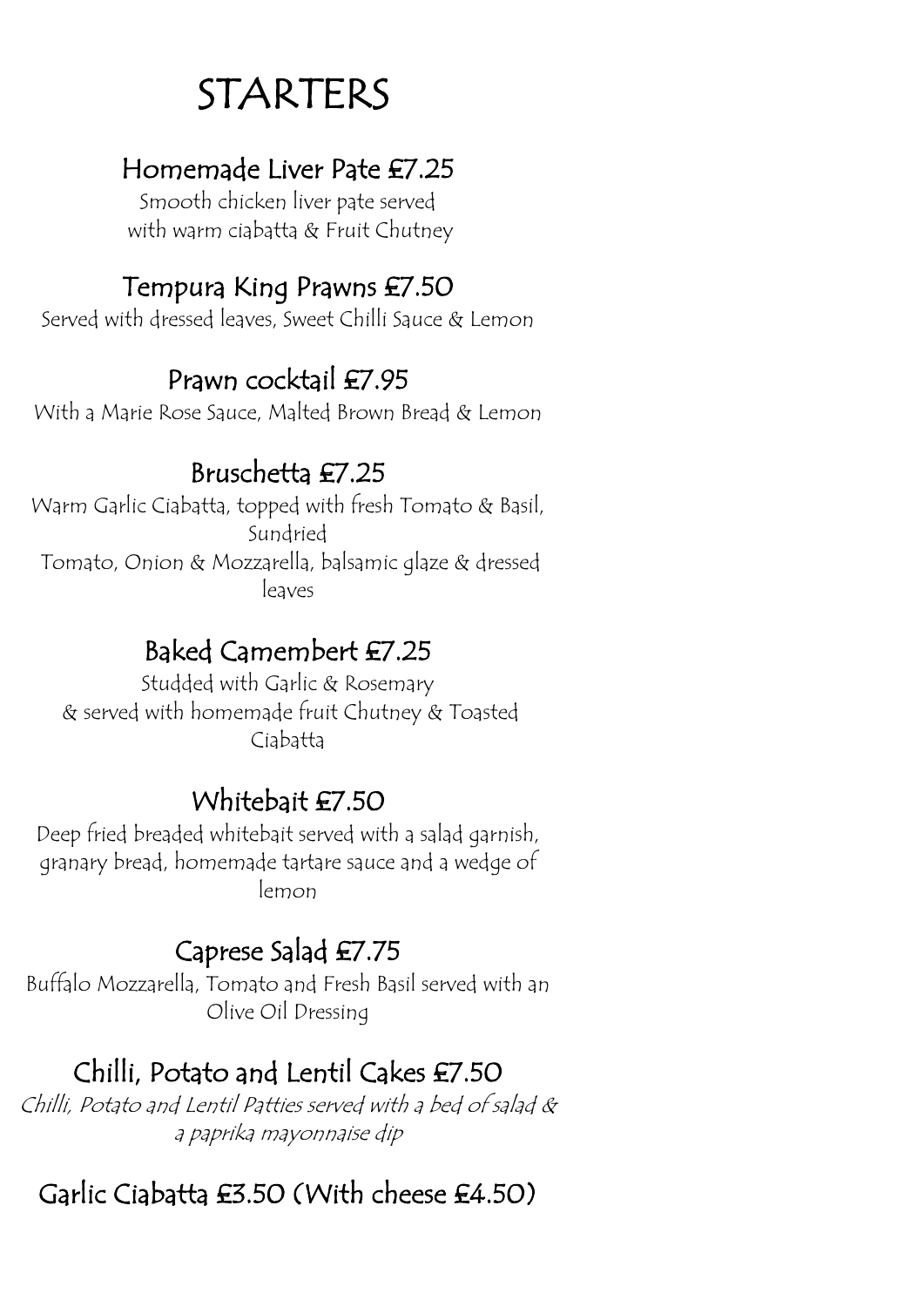## SNACKS

## Sandwiches (Malted Brown Bread) £7.50 Served with plain crisps and a salad garnish

\*Cheese & Pickle\* \*Ham\* \*Tuna Mayonnaise\*

\*Prawn & Marie-Rose Sauce\* £7.95

Chips (small  $-$  £2.50 / large  $-$  £3.25) Cheesy Chips (small  $-$  £3.25 / large £4.00)

## SALADS

#### Hot Chicken and Bacon Salad £13.50 s/a £9.25

Strips of Chicken and Bacon in a Honey and Coarse Grain Mustard Dressing with a mixed Salad

## Prawn Salad

£13.75 s/a £9.50

With a Marie Rose sauce and Lemon dressed mixed Salad

#### Halloumi Salad £12.95 s/a £8.95

Halloumi, Roasted Butternut Squash, Red Onion, Pine Nuts and Sundried Tomato with a mixed salad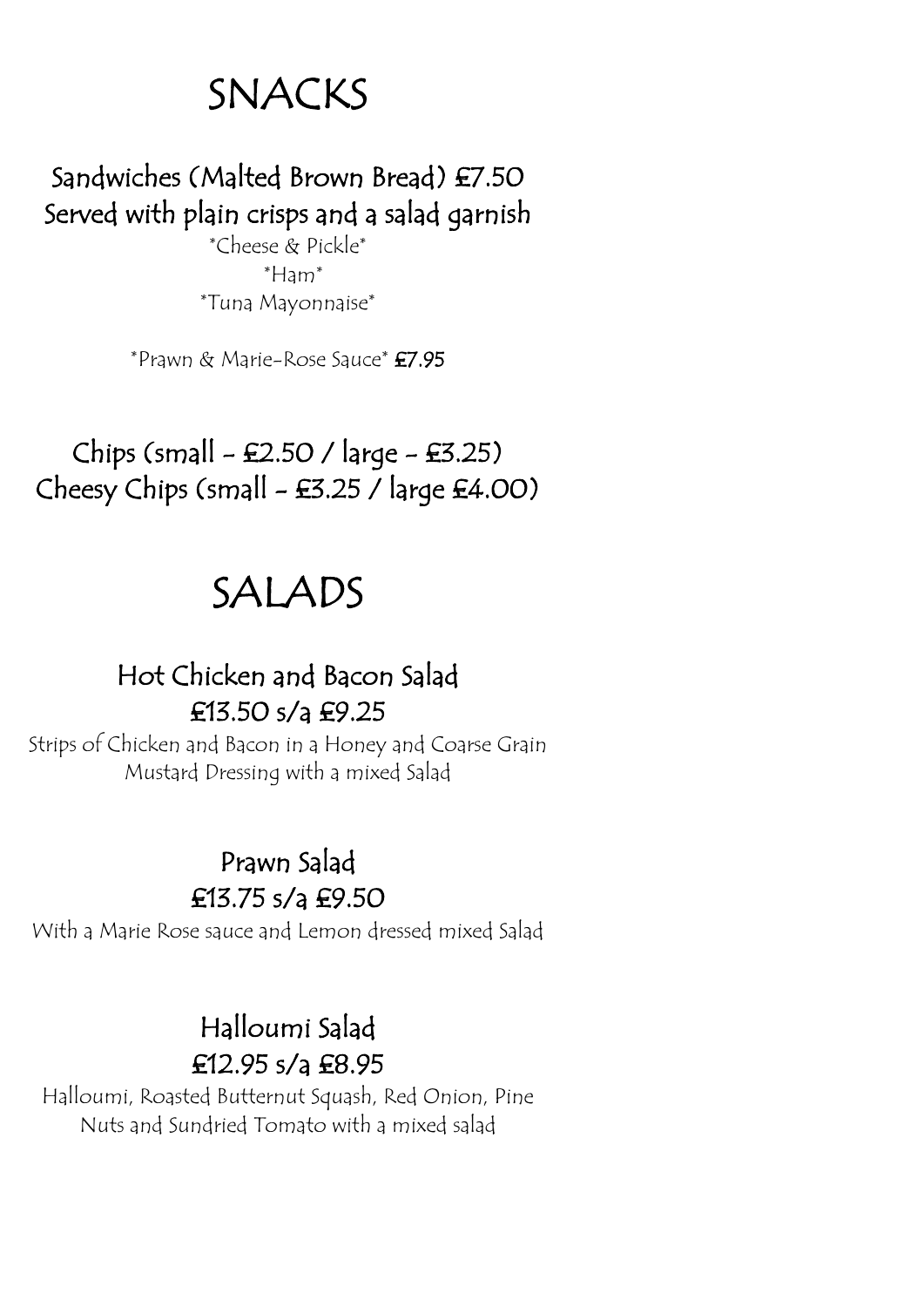## VEGETARIAN

#### Savoury Stilton Pancakes £13.75 s/a £8.95

Spinach, Stilton, Celery & Apple wrapped in a fresh Pancake & served with Chips & a Fresh Side Salad

#### Mushroom and Walnut Nut Roast £13.50 s/a £8.75

Served with a Creamy Garlic and Mushroom Sauce, Fresh Vegetables & Herb Roasted new Potatoes

## Stuffed Peppers £13.50 s/a £8.75

Roasted Red Peppers filled with Cumin Rice, Sundried Tomatoes, Chick Peas and Kidney Beans, served with Chips, Salad and a Balsamic Glaze

### Field Mushroom and Chick pea Spicy Chilli Burger £13.95 s/a £8.95

Served in a bun with fried onions, burger relish and vegan cheese with herb roasted new potatoes and a side salad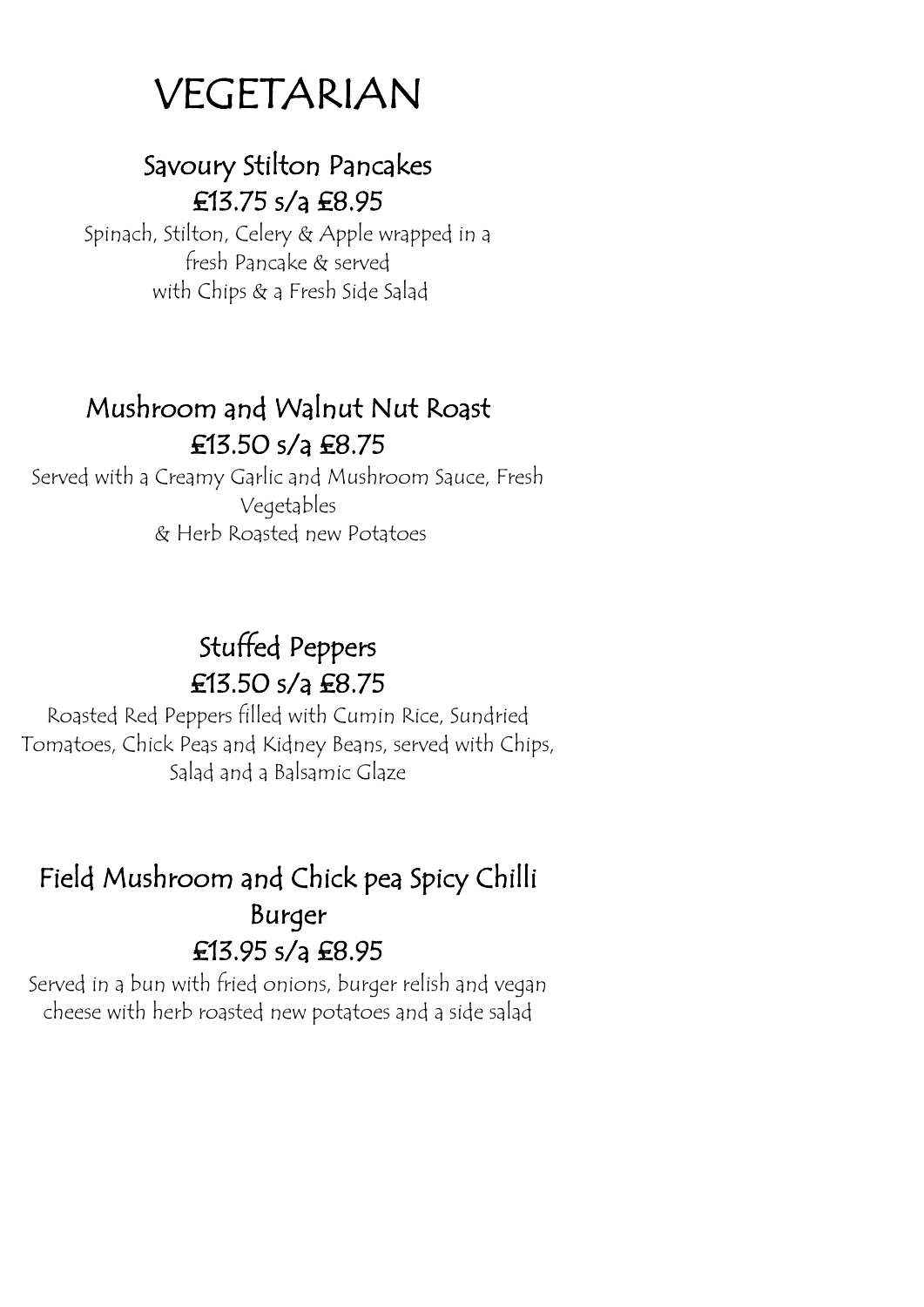## MAIN MEALS

### Slow Cooked Beef Steak £14.75

Slow Cooked Beef Steak cooked in a Rich Red Wine & Mushroom Sauce with Mash Potato & Fresh Vegetables

## Braised Minted Lamb Steak £15.95

with a Honey and Mint gravy on a bed of Mashed Potato, served with Fresh Vegetables

### Peppercorn Pork Loin £14.75

Pan fried Pork Loin with a creamy Peppercorn sauce, served with Mashed Potato and Buttered Fresh Vegetables

### Homemade Steak & Ale Pie £15.50

Tender diced Steak in a rich gravy, topped with Shortcrust Pastry and served with Buttered New Potatoes & Fresh Vegetables

## Beer Battered Cod £14.95

Our own crispy Beer Battered Cod fillet served with Chips, Tartar sauce and a choice of Garden Peas, Mushy peas or Fresh Vegetables

## Fillet Steak (8oz\*) £23.50

Pan fried Fillet Steak cooked to order, served with Grilled Tomato, Mushrooms, Chips and a lightly dressed Side Salad. \*Uncooked Weight Add either Stilton or Peppercorn Sauce (£2.95)

## Creamy Garlic Chicken £14.75

Pan fried Chicken Breast in a Creamy Garlic and Mushroom sauce, with Herb Roasted New Potatoes & Fresh Vegetables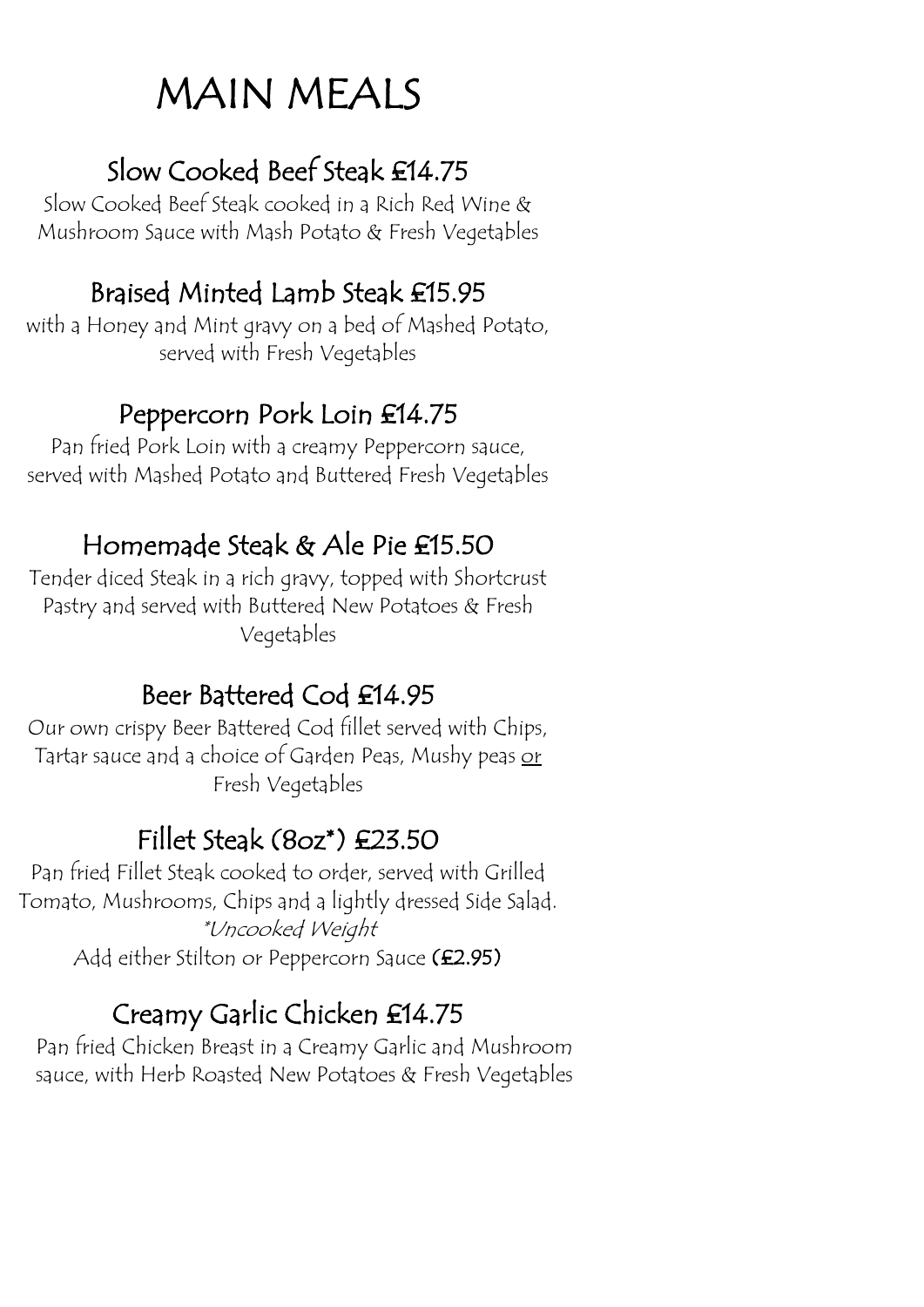## MAIN MEALS CONTINUED

#### 8oz Classic Beef Burger £13.95

Served in a Bun with Cheese, Bacon and Onions, served with Chips, Salad and Burger Relish

### Cajun Chicken Burger £13.95

Chargrilled Cajun spiced Chicken Breast, Lettuce and Mayonnaise in a bun, served with Chips and Salad

## Cajun Chicken £14.75

Chargrilled Cajun spiced Chicken breast served with grilled Tomato, sauté Mushrooms, Chips & Salad

## Stilton and Apricot Chicken £14.75

Pan Fried Chicken Breast in a Stilton and Apricot Sauce, served with Herb Roasted New Potatoes and Fresh Vegetables

## Ham, Eggs & Chips £10.95

Succulent hand carved ham served with Chips and Salad

## Baked Cod £14.75

Baked Fillet of Cod with a Lemon and Herb butter, served with roasted Cherry Tomatoes, buttered New Potatoes and Fresh Vegetables

## Stilton Pork Loin £14.75

Pan fried Pork Loin with a creamy Stilton sauce, served with Mashed Potato and Buttered Fresh Vegetables

## Side Orders

Small Chips £2.50 Large Chips £3.75 Sauté Mushrooms £2.50 Malted Brown Bread £1.50 Mushy Peas £1.50 Onion Rings £3.00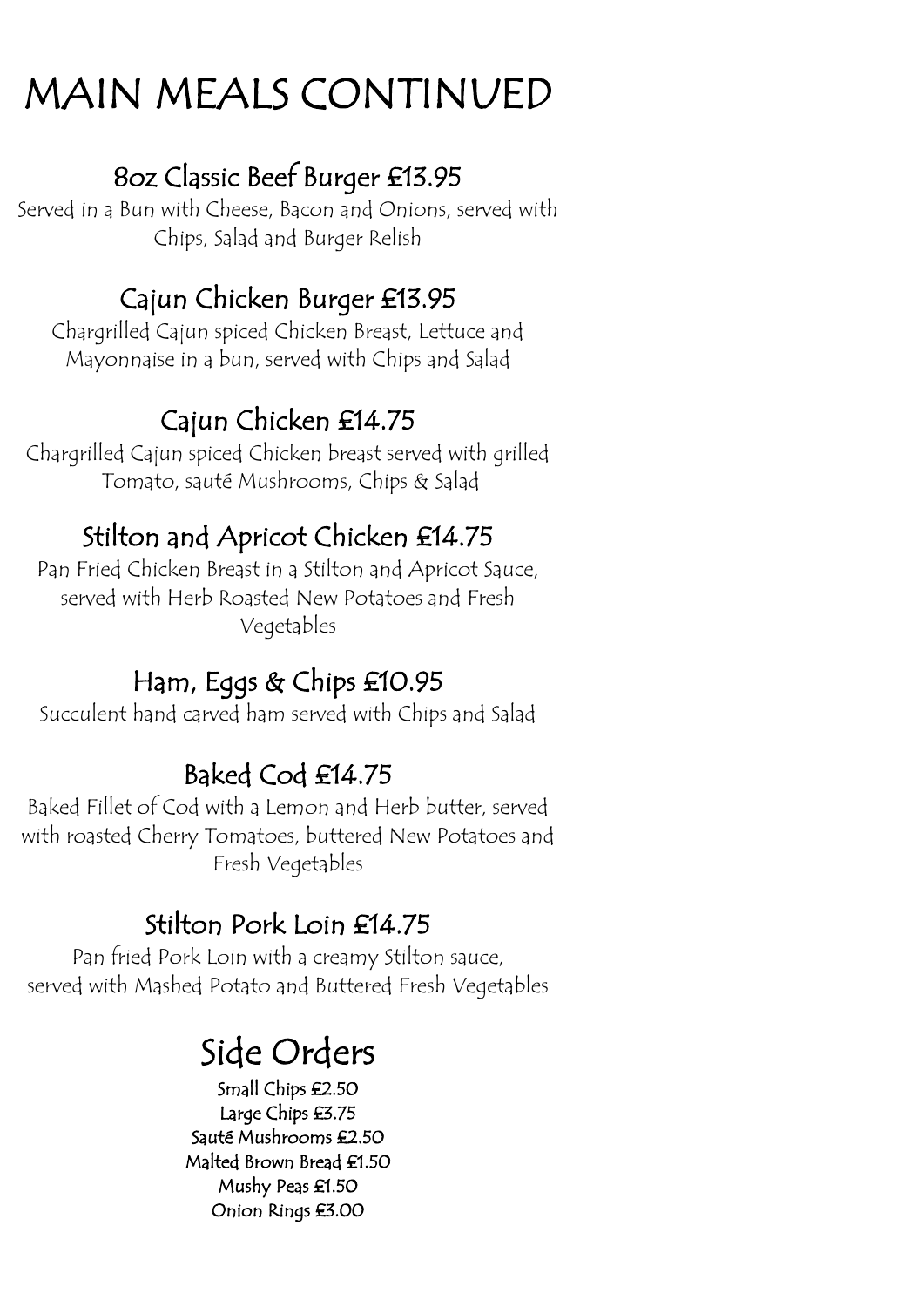## LIGHTER BITES s/a = smaller appetite

## Braised Lamb Chops £10.50 s/a

With a Honey & Mint gravy served on a bed of Mashed Potato & Fresh Vegetables

#### Peppercorn Pork Loin £8.95 s/a

Pan fried Pork Loin with a creamy Peppercorn sauce, served with Mashed Potato and Buttered Fresh Vegetables

### Steak & Ale Pie £9.75 s/a

Tender diced Steak in a rich gravy, topped with Shortcrust Pastry and served with Buttered New Potatoes & Fresh Vegetables

### Beer Battered Cod £9.50 s/a

Our own crispy Beer Battered Cod fillet served with Chips, Tartar sauce and a choice of Garden Peas, Mushy peas or Fresh Vegetables

## Creamy Garlic Chicken £8.95 s/a

Pan fried Chicken Breast in a Creamy Garlic and Mushroom sauce, with Herb Roasted New Potatoes & Fresh Vegetables

## 4oz Classic Beef Burger £8.95 s/a

Served in a Bun with Cheese, Bacon and Onions, served with Chips, Salad and Burger Relish

### Cajun Chicken Burger £8.95 s/a

Cajun spiced Chicken Breast, Lettuce and Mayonnaise in a bun, served with Chips and Salad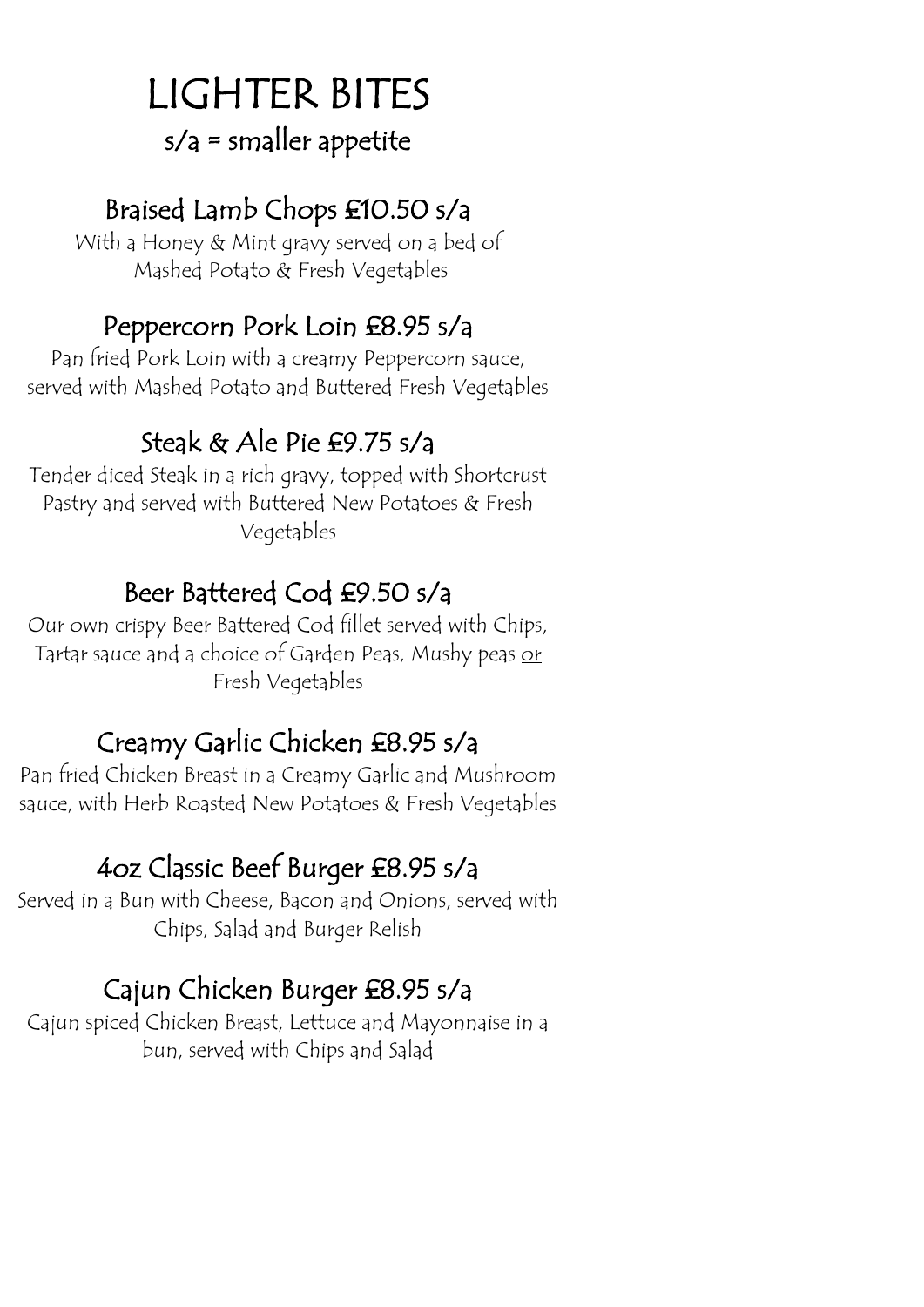## LIGHTER BITES CONTINUED  $s/a$  = smaller appetite

### Cajun Chicken £8.95 s/a

Chargrilled Cajun spiced Chicken breast served with grilled Tomato, sauté Mushrooms, Chips & Salad

## Stilton and Apricot Chicken £8.95 s/a

Pan Fried Chicken Breast in a Stilton and Apricot Sauce, served with Herb Roasted New Potatoes and Fresh Vegetables

### Ham, Egg & Chips £7.95 s/a

Succulent hand carved ham served with Chips and Salad

## Plaice & Chips £8.95 s/a

Breaded Plaice served with Homemade Tartar sauce, Chips & a choice of Fresh Vegetables, Garden Peas <u>or</u> Mushy Peas

## Baked Cod £9.50 s/a

Baked Fillet of Cod with a Lemon and Herb butter, served with roasted Cherry Tomatoes, buttered New Potatoes and Fresh Vegetables

## Stilton Pork Loin £8.95 s/a

Pan fried Pork Loin with a creamy Stilton sauce, served with Mashed Potato and Buttered Fresh Vegetables

# Side Orders<br>
Small Chips £2.50

Large Chips £3.75 Sauté Mushrooms £2.50 Malted Brown Bread £1.50 Mushy Peas £1.50 Onion Rings £3.00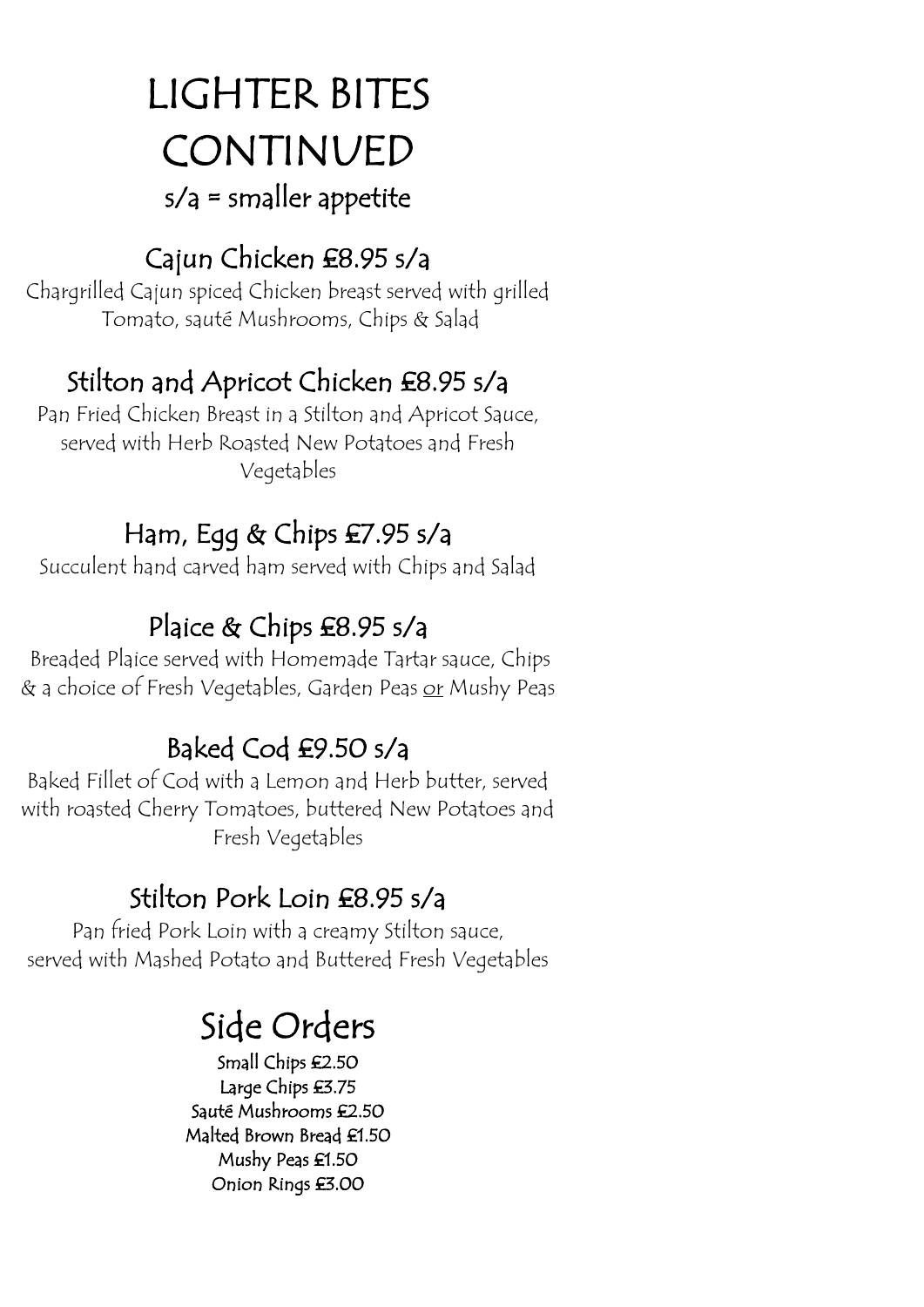## DESSERTS

#### Ginger Meringue £6.95

Served with cream & poached apricots with fresh cream and an orange, white wine & honey coulis

## Treacle Sponge Pudding £6.75

Served with cream, ice cream or custard

## Vanilla Meringue £6.95

Served with fresh cream & strawberries

## Apple & Fruits of the Forest Crumble £6.75

Served with cream, ice cream or custard

### Caribbean Meringue £6.95

Coffee Meringue served with fresh cream, sliced bananas, butterscotch sauce & chopped nuts

## Chocolate Profiteroles £6.95

Served with fresh cream & chocolate sauce

## Vanilla Crème Brûlée £6.50

Served with cream or ice cream

## Double Chocolate Pudding £6.75

Served hot, with cream, ice cream or custard

## Mixed Cheese and Biscuits £8.95

Served with Fresh Apple and Pear Chutney

### Ice Cream

Vanilla, Chocolate or Salted Caramel Ice Cream One scoop £1.55 Two scoops £2.75 Three scoops £3.95 Top it off with your choice of chocolate sauce, toffee sauce or red berry coulis